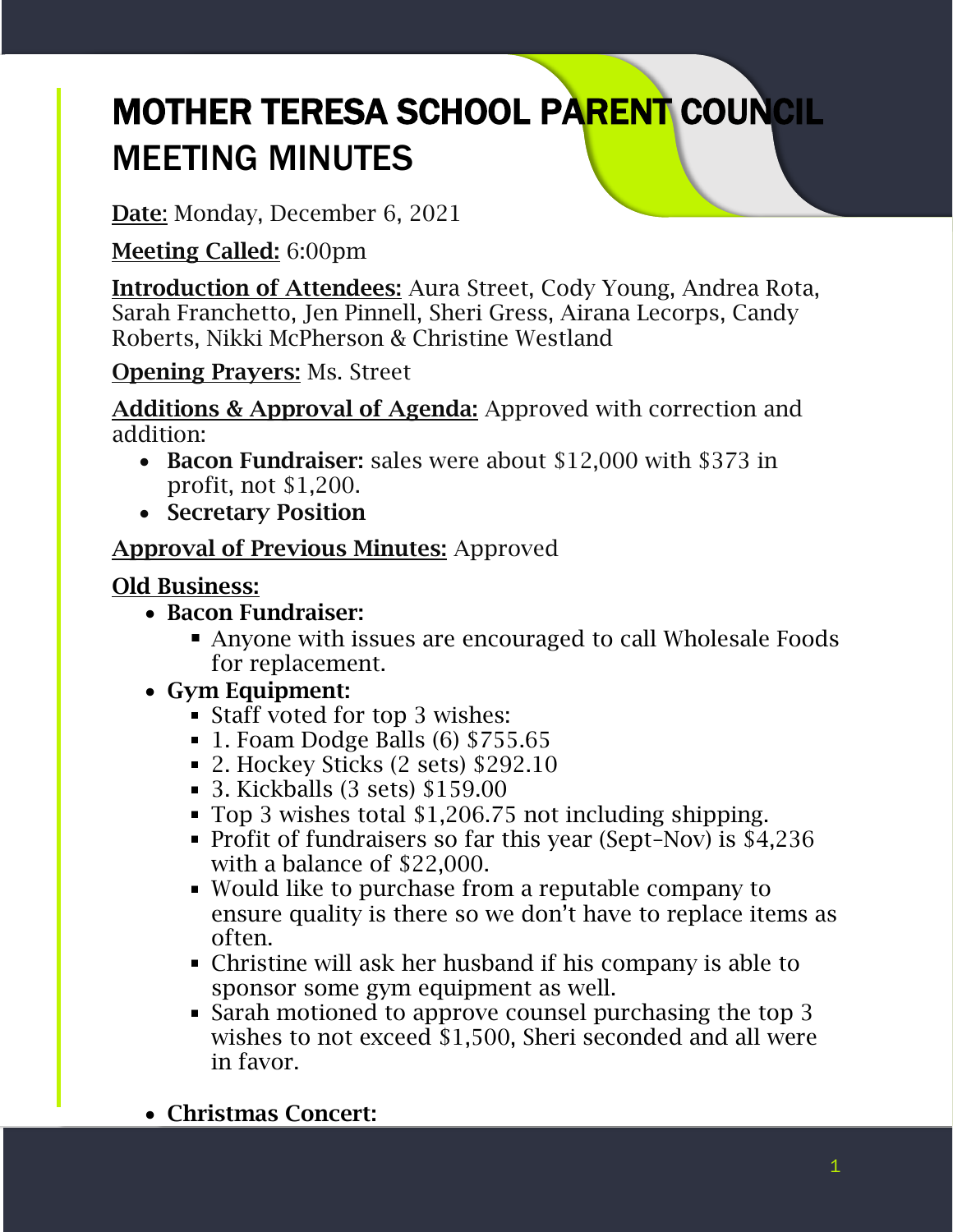- Some parents raised concern over the survey sent out as it was not what they were expecting.
- There is no option for a virtual viewing. REP is in place to enter or proof of negative test.
- Tickets go on sale on Wednesday. Email will be sent out with information.
- Aura is going to look for a box of silent auction donations left over from previous years.
- Parents from council will reach out to friends, local businesses, etc. for more donations.
- Donations to be dropped off by December 10 with value attached.
- Donators will be thanked at the concert as well as in the January Newsletter.
- Sarah will gather items and get the auction forms ready. Airiana will help her with setup on day of.
- Auction will be held from 6-7pm, payment must be cash or cheque only.
- Hoodie Fundraiser:
	- Over 100 sold, tabled to January meeting to discuss profit.
	- Raylene will bring them to school when ready.
	- Had issues with parents not filling out forms properly.
- Frozen Cookie Dough Fundraiser:
	- Pickup was today at Argo's, most were picked up at  $\blacksquare$ 4:30pm.
	- Tabled to January meeting to discuss profit, think it went over well.

# New Business:

- ASCE:
	- Alberta School Counsel Engagement Grant is \$500 and is to encourage parent engagement.
	- Aura will reach out to central office to find out is we need a proposal to use and get copies to read at next meeting.
	- Tabled to next meeting to think of some ideas.
	- Parents hoping it could be used for an outdoor event so everyone is welcome to attend.
- Earl's Munch-a-Lunch: